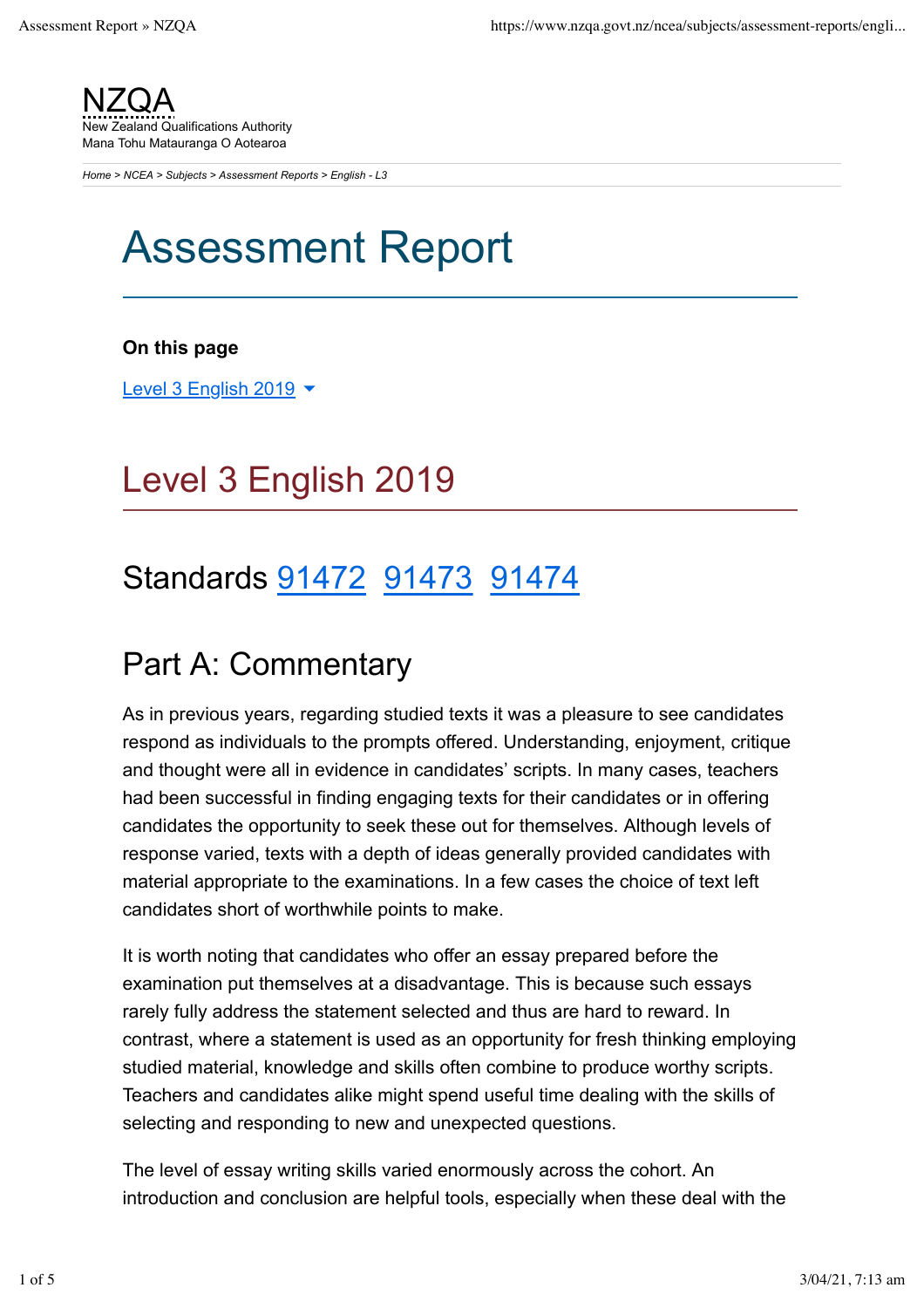chosen statement rather than solely with the text. Often the best scripts spent time addressing the words or phrases of the statement, providing a frame for the argument to be developed in the essay. Weaker scripts generally took the statement at face value and either agreed or disagreed without further exploration.

Some candidates provided more evidence than was needed, at the expense of developing their argument fully. Candidates are reminded of the statement in the Assessment Specification, "The quality of the candidate's writing is more important than the length of their essay. Candidates should aim to write a concise essay of no more than five pages in length." It is a myth that lengthy essays and / or massive amounts of evidence necessarily produce higher grades.

Responses offered to unfamiliar texts suggested that the poem and article were accessible to candidates. Teachers and candidates might spend useful time on reading beyond the literal. Although Question Three asked for a comparison of the two writers' approaches, some candidates did not integrate observations across the texts. This is another skill worth preparation time during the year.

Candidates must ensure they write in the appropriate answer booklet. As the examination questions differ in each standard, NZQA will not transfer candidate responses from the written standard to the visual or oral standard, or vice versa.

## Part B: Report on standards

### 91472: Respond critically to specified aspect(s) of studied written text(s), supported by evidence

Candidates who were awarded **Achievement** commonly:

- stated ideas appropriate to the statement chosen, but did not develop these
- addressed some aspects of the statement without addressing all elements
- provided links to things beyond the text as comparison and not analysis.

Candidates whose work was assessed as **Not Achieved** commonly:

- provided limited or simplistic responses
- ignored or subverted the intent of the statement, perhaps when offering a prepared essay
- offered no evidence or gave generalisation only.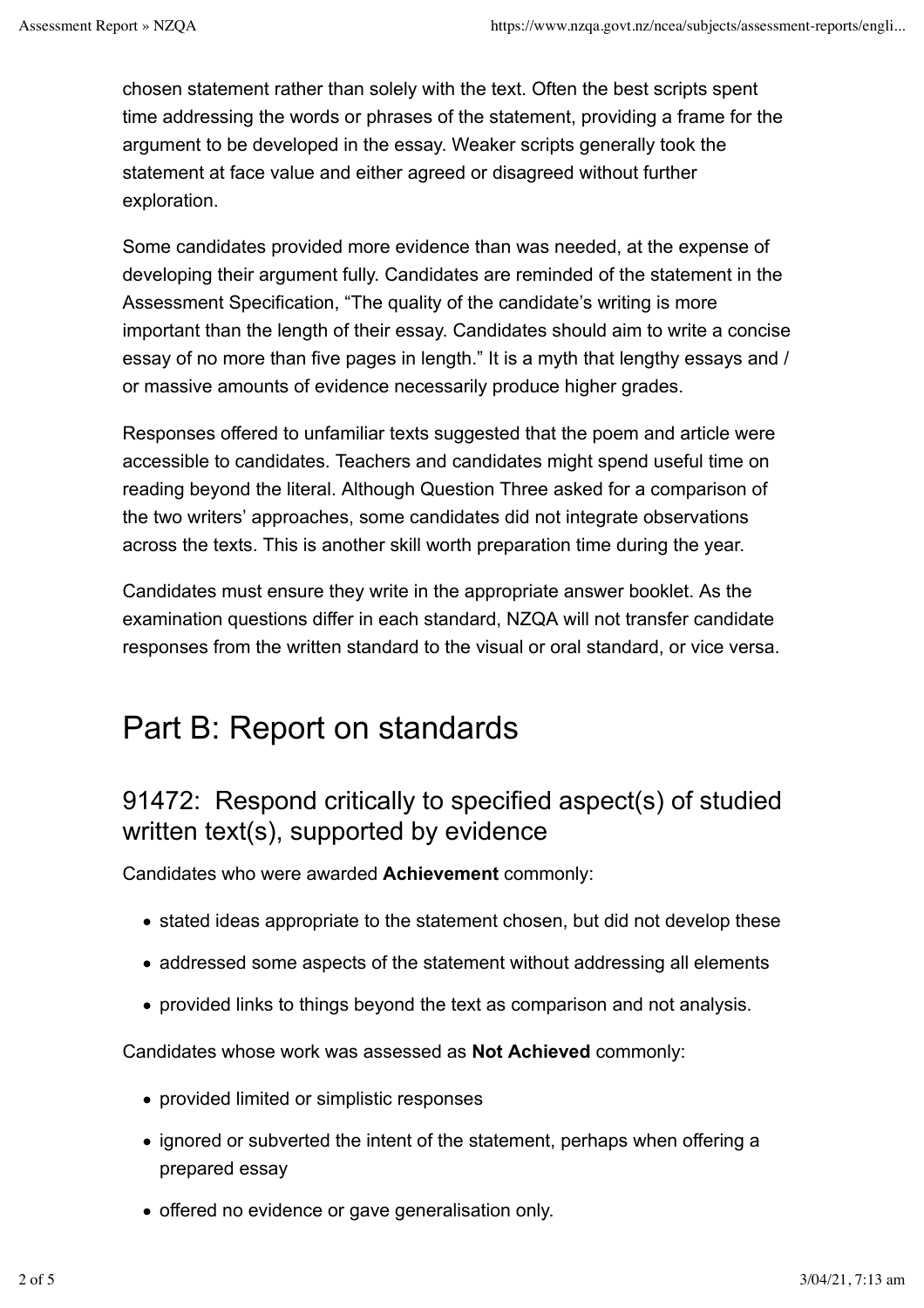Candidates who were awarded **Achievement with Merit** commonly:

- engaged in depth with both statement and text
- provided a critical response to the text through the statement
- offered significant amounts of evidence but often without sufficient discrimination.

Candidates who were awarded **Achievement with Excellence** commonly:

- demonstrated their engagement with the statement, text and relevant issues
- wove evidence into their response judiciously
- employed the language and structure of academic writing successfully.

#### **Standard-specific comments**

While some New Zealand texts were used such as Katherine Mansfield's stories, many texts used for this assessment were from elsewhere. Popular texts included The Handmaid's Tale, The Great Gatsby, The Road, Shakespearean drama and Carol Ann Duffy's poetry. Song lyrics generally provided little scope for success.

### 91473: Respond critically to specified aspect(s) of studied visual or oral text(s), supported by evidence

Candidates who were awarded **Achievement** commonly:

- discussed straightforward ideas
- used a basic essay structure
- paid some attention to the statement but missed opportunities for further development.

Candidates whose work was assessed as **Not Achieved** commonly:

- summarised the plot
- selected a statement inappropriate to their text and / or argument
- used irrelevant pre-prepared material.

Candidates who were awarded **Achievement with Merit** commonly:

• showed some confidence in addressing the statement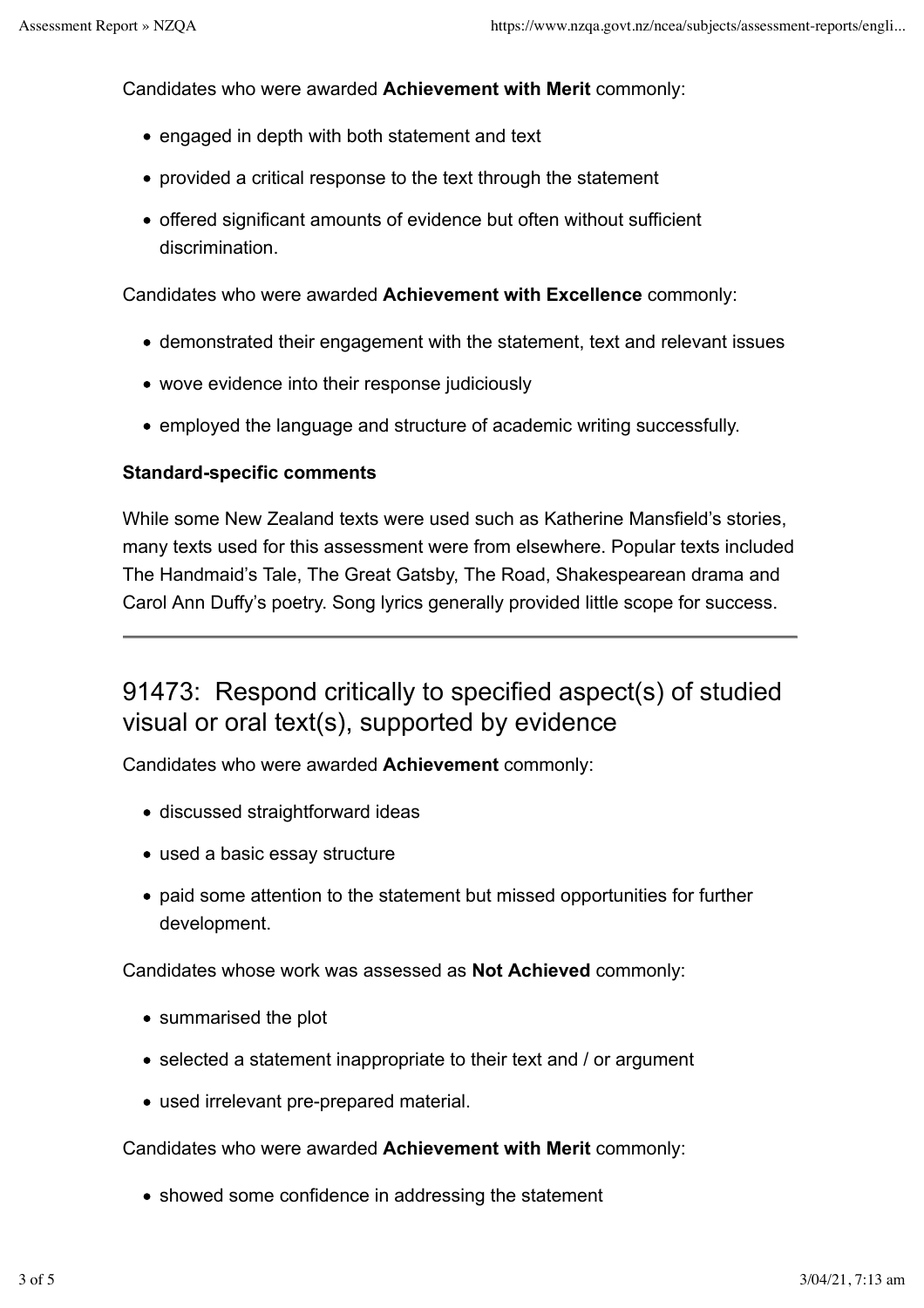- provided analysis that was generally sound but not often sophisticated
- offered relevant and sufficient evidence but often did so indiscriminately.

Candidates who were awarded **Achievement with Excellence** commonly:

- developed a strong and layered argument
- wrote in concise and focused ways
- discussed key words from the statement as part of an argument.

#### **Standard specific comments**

Many films were used for this assessment, often dark and sometimes violent. Although many candidates offered critical and / or biographical information, this was not always integrated into an argument based on the statement.

Using more than one episode from a series is an acceptable approach, but for some candidates multiple plot recall resulted in a thin coverage of ideas. Video games generally produced poor results.

*Apocalypse Now*, *Atonement*, *Schindler's List* and *Psycho* were popular successful films but others such as *Hunt for the Wilderpeople* proved hard for candidates to write about in depth.

### 91474: Respond critically to significant aspects of unfamiliar written texts through close reading, supported by evidence

Candidates who were awarded **Achievement** commonly:

- unpacked superficially relevant language techniques and evidence
- focused on sections of the texts at the expense of the whole.

Candidates whose work was assessed as **Not Achieved** commonly:

- did not attempt all answers, or did not address the questions when attempting their answers
- relied on repeating information from the texts without commentary or analysis
- provided personal experiences without providing convincing links through details to the texts.